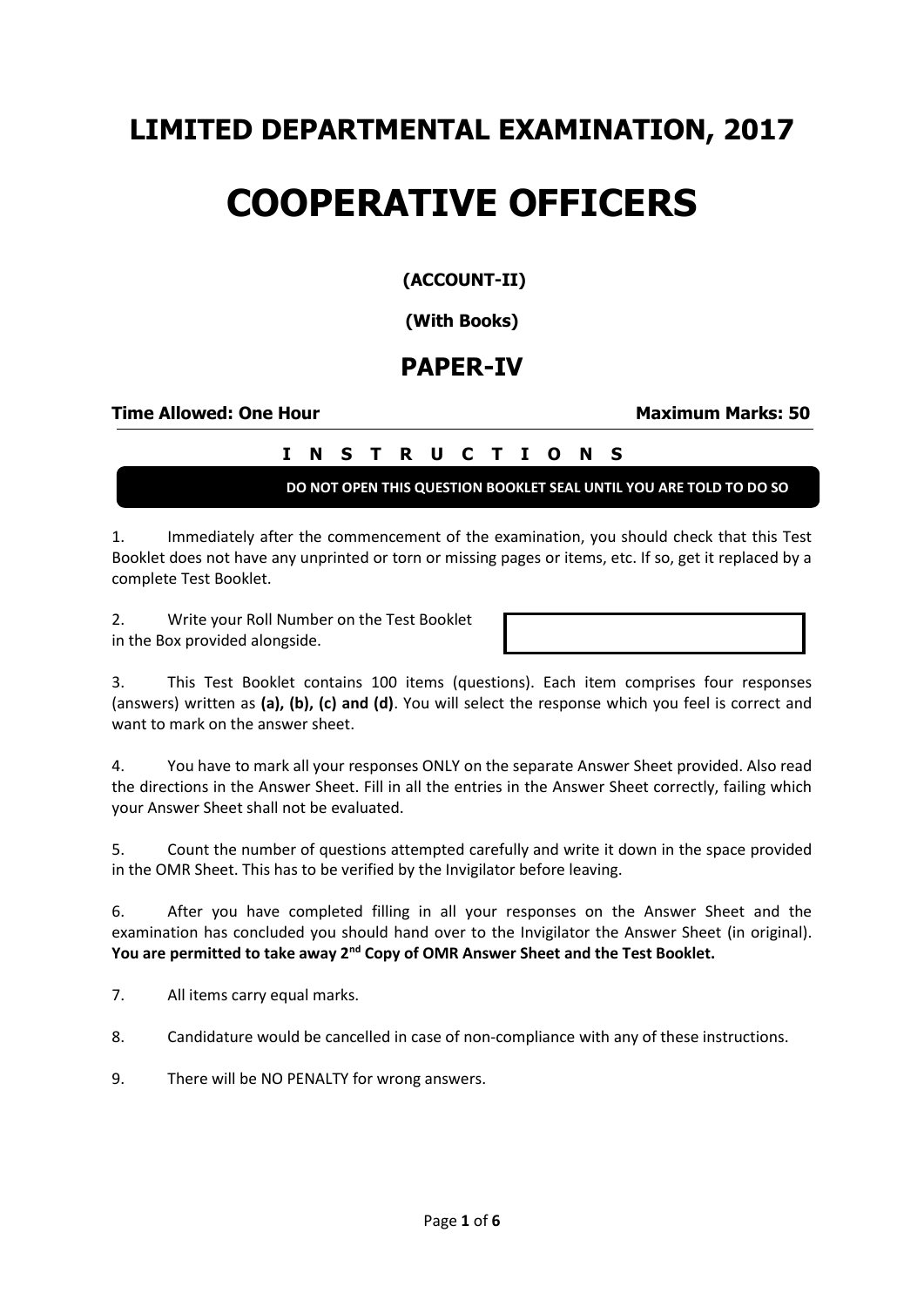#### **Question Starts:**

- 1. No honorarium should be paid for
	- (a) Meritorious work such as working for long hours ;
	- (b) Special work in arbitration case ;
	- (c) Exemplary work of commendable nature and devotion to duty ;
	- (d) All of the above.
- 2. Reporters/Interpreters are allowed honorarium for taking down reports of Parliament proceedings at the rate of -
	- (a) Rs. 25 per day ;
	- (b) Rs. 125 per day ;
	- (c) Rs. 250 per day ;
	- (d) Rs. 500 per day.
- 3. Non-practicing allowance will count as pay for the purpose of -
	- (a) Pay fixation ;
	- (b) DA, TA and other allowances ;
	- (c) Calculation of retirement benefits ;
	- (d) Allotment of residential accommodation.
- 4. Non-practicing allowance is allowable in respect of -
	- (a) Medical posts for which medical qualification recognised under the Indian Medical Council Act is essential ;
	- (b) Dentists posts for which qualification recognised under the Dentists Act is essential ;
	- (c) Veterinary posts for which qualification of BVSc & AH is essential ;
	- (d) All of the above.
- 5. Average emoluments means the average of emoluments drawn by the employee during -
	- (a) Last 3 months of his service ;
	- (b) Last 3 years of his service ;
	- (c) Last 10 months of his service ;
	- (d) Last 12 months of his service.
- 6. Under FR \_\_ a Government servant may be required to subscribe to provident fund, a family pension fund or other similar fund.
	- (a) 15 ;
	- (b) 16 ;
	- (c) 18 ;
	- (d) 22.
- 7. Under FR 26(b), extraordinary leave is counted as duty under following circumstances -
	- (a) EOL granted due to inability of a Government servant to join or re-join duty on account of civil commotion ;
	- (b) EOL granted to a Government servant for prosecuting higher technical and scientific studies ;
	- (c) Both (a) and (b) above ;
	- (d) None of the above.
- 8. An employee having attained the prescribed age and completed prescribed years of qualifying service, may seek voluntary retirement from service by giving a notice of
	- (a) At least one month ;
	- (b) At least three months ;
	- (c) At least six months ;
	- (d) None of the above.
- 9. Permission for voluntary retirement may be withheld if the Government servant is under suspension or chargesheeted or being prosecuted for grave misconduct, in terms of -
	- (a) FR 56(j) and  $(k)$ ;
	- (b) FR 56(k) and (l) ;
	- (c) FR 56(k) and (m) ;
	- (d) None of the above.
- 10. A Government employee whose date of birth is 1st July, shall retire on superannuation, on last day of the month of -
	- (a) June ;
	- (b) July ;
	- (c) August ;
	- (d) None of the above.
- 11. Medical Officers are debarred from recommending the grant of sick leave in any case in which there appears to be no reasonable prospect that the officer concerned will ever be fit to to duty.
	- (a) Come ;
	- (b) Attend ;
	- (c) Return ;
	- (d) Present.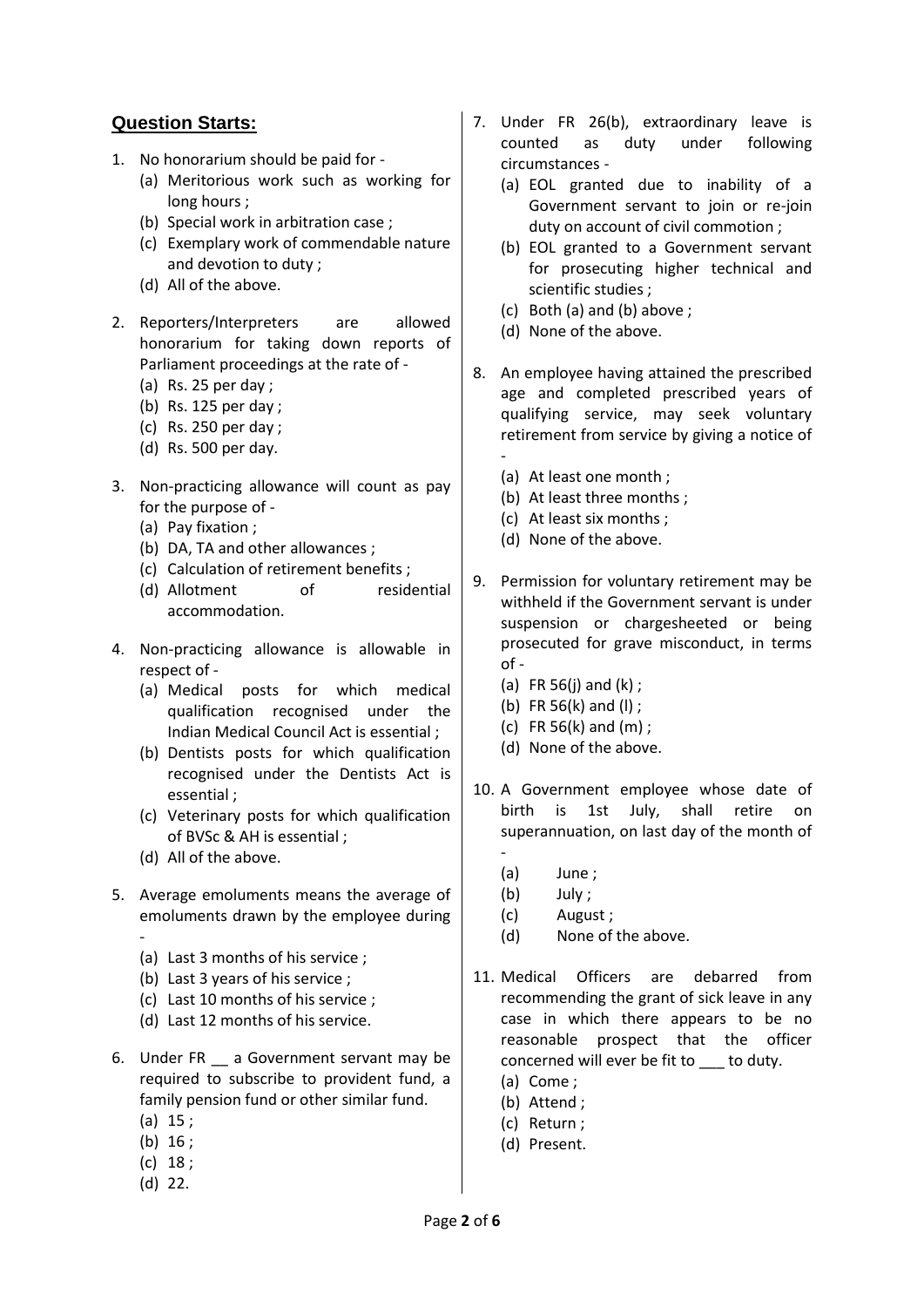- 12. In such a case, the opinion that the officer is permanently unfit for service under Government should be recorded in the medical \_\_\_\_\_\_.
	- (a) Report ;
	- (b) Advice ;
	- (c) Examination ;
	- (d) Certificate.
- 13. Where any doubt arises as to the interpretation of these Regulations, it shall be referred to the Government of India in the Ministry of
	- (a) Home Affairs ;
	- (b) Personnel & Training ;
	- (c) Finance ;
	- (d) Pension & Grievances.
- 14. In this rule, the expression "Union Government servant" mean all persons whose conditions of service may be regulated by rules made by the President under the proviso to Article 309 or clause (5) of Article \_\_\_ of the Constitution.
	- (a) 148 ;
	- (b) 150 ;
	- (c) 166 ;
	- (d) 166-A.
- 15. The Government of India Act. **.** expressly recognised thye principle that the highest Government Authority has the inherent power to relax the provisions of any service rule in individual cases of hardship where some allowance or concession, not permissible under the strict terms of the rule, is justified.
	- (a) 1930 ;
	- (b) 1931 ;
	- (c) 1935 ;
	- (d) 1936.
- 16. Who is the Prescribed Authority with respect to Group – A Officer, to order for a full and complete statement regarding acquired movable and immovable property ?
	- (a) The Government ;
	- (b) Head of the Department ;
	- (c) Head of Office ;
	- (d) Comptroller & Auditor General of India.
- 17. Which Rule under CCS (Conduct) Rules prescribes the forms specified in the Schedule for submission of movable and immovable property return ?
	- (a) Rule 18(1) ;
	- (b) Rule 14(1) ;
	- (c) Rule 16(2) ;
	- (d) Rule 114.
- 18. Whether, participation in auction and bidding by a Government servant is allowed, when the auction is conducted by his own Office or Ministry ?
	- (a) It is allowed ;
	- (b) It is prohibited ;
	- (c) Prior sanction needs to be obtained ;
	- (d) Direct participation only is not allowed.
- 19. Whether it is needed to scrutinize regularly the returns submitted by officers of Central Secretariat Service and Cabinet Secretariat Service ?
	- (a) No need to scrutinize regularly ;
	- (b) It should be scrutinized immediately after submission ;
	- (c) It is to be scrutinized when new items are added in the return ;
	- (d) It is to be scrutinized once in two years.
- 20. When can a Government servant having a spouse living, enter into or contract a marriage with any person?
	- (a) When such marriage is permissible under the personal law of the Government servant ;
	- (b) If the first spouse has given her consent / permission ;
	- (c) With the permission of children ;
	- (d) With the permission of the parents of the living spouse.
- 21. Name the authority competent to place a Government servant under suspension -
	- (a) Appointing / Disciplinary Authority ;
	- (b) Inquiry Authority ;
	- (c) Leave Sanctioning Authority ;
	- (d) Subordinate Authority of a Government servant.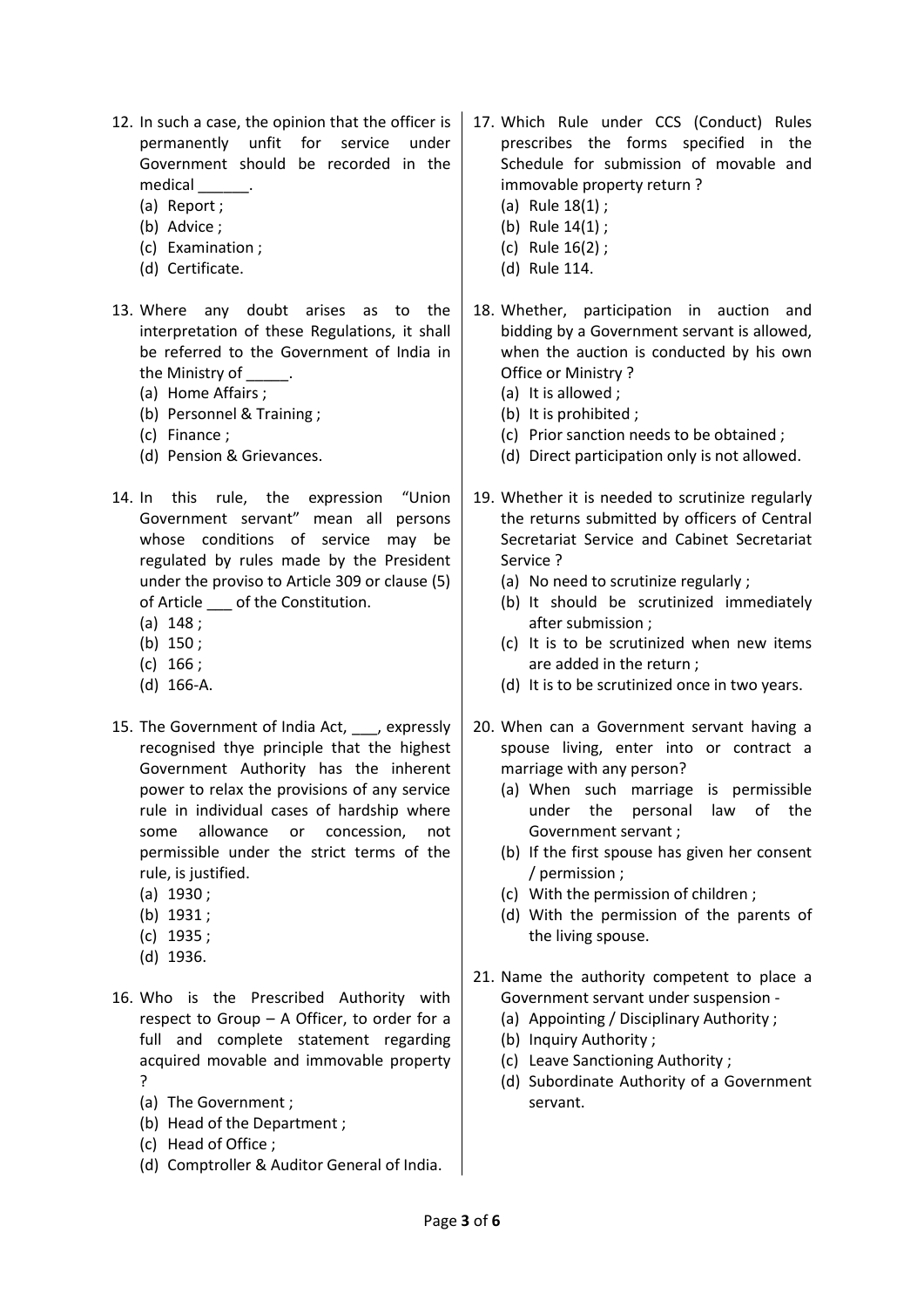- 22. Who is the competent authority for appointment of an Inquiry Officer in a Department proceedings ?
	- (a) Head of Department ;
	- (b) Presenting Officer ;
	- (c) Head of Office ;
	- (d) Disciplinary Authority.
- 23. What is the role of an Inquiry Officer in a Departmental Enquiry ?
	- (a) To give an evidence ;
	- (b) To assist the Charged Officer ;
	- (c) To conduct an inquiry independently ;
	- (d) To frame charges against a delinquent official.
- 24. Normally who can sign the memorandum of charges in respect of a major penalty ?
	- (a) Appointing Authority ;
	- (b) Disciplinary Authority ;
	- (c) Head of the Department ;
	- (d) Head of Office.
- 25. Can the delinquent official be permitted to inspect the documents to admit or deny his guilt ?
	- (a) Inspection of document is permitted ;
	- (b) Optional ;
	- (c) Inspection of documents not permitted ;
	- (d) At his request.
- 26. A Controlling Officer includes
	- (a) An officer entrusted by the Department with the responsibility of controlling the incurring of expenditure and / or the collection of revenue ;
	- (b) A Head of Department ;
	- (c) An Administrator of a Union Territory ;
	- (d) All of the above.
- 27. A Head of Office means
	- (a) A Gazetted Government Servant declared as such by the Government or by the Head of Department under whom he may be employed, with the concurrence of the Finance Department of the Government of Manipur ;
	- (b) Any other authority declared as such under any general or special orders of the competent authority ;
	- $(c)$  Both  $(a)$  and  $(b)$ ;
	- (d) None of the above.
- 28. An expenditure which is incurred at periodic intervals is a -
	- (a) Revenue expenditure ;
	- (b) Recurring expenditure ;
	- (c) Non-recurring expenditure ;
	- (d) Capital expenditure.
- 29. As per rule 3 of GFR, 1963, all moneys received by or on behalf of the Government, should be brought into Government Account -
	- (a) The same day ;
	- (b) By the next day ;
	- (c) Within 7 days ;
	- (d) Without delay.
- 30. In terms of rule 4 of GFR, 1963, the following shall not be paid into the Public Account -
	- (a) Moneys received by or deposited with an officer of the Central / State Government ;
	- (b) Revenues or public moneys received by Government ;
	- (c) Moneys received by or deposited with the Supreme Court of India or with any other Court (except a High Court) within a Union Territory ;
	- (d) None of the above.
- 31. "Accountant General" means the head of an office of accounts subordinate to the –
	- (a) President of India ;
	- (b) Comptroller and Auditor General of India ;
	- (c) Prime Minister of India ;
	- (d) Finance Minister of India.
- 32. "State". except where it appears otherwise from the context, refers to State included in the -
	- (a) First Schedule to the Constitution of India ;
	- (b) Eight Schedule to the Constitution of India ;
	- (c) Tenth Schedule to the Constitution of India ;
	- (d) Twelfth Schedule to the Constitution of India.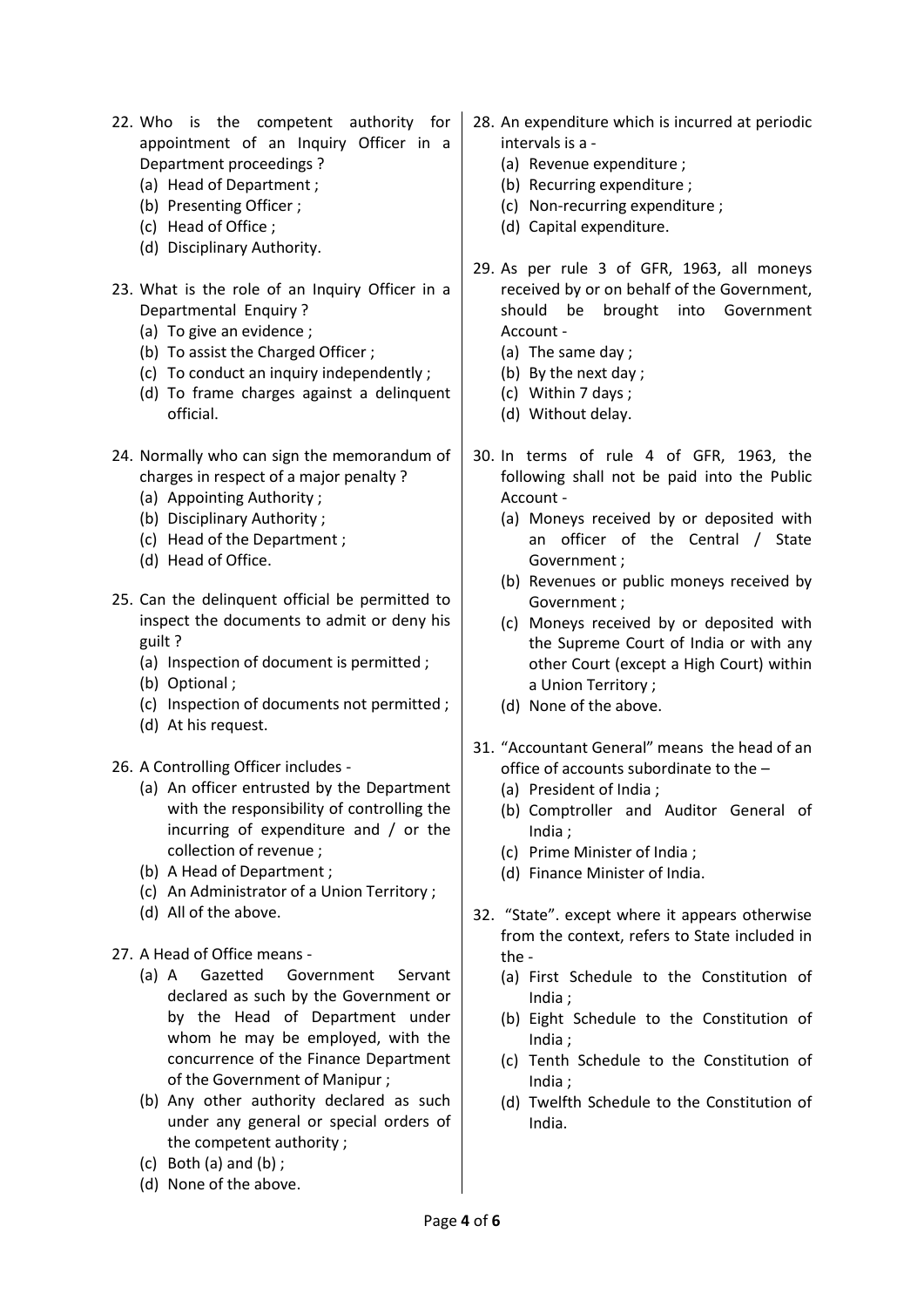- 33. The Comptroller & Auditor General of India derives his powers and duties in relation to the Accounts of the Union and of the Sates from -
	- (a) Article 116 of the Constitution of India ;
	- (b) Articles 148 and 150 of the Constitution of India ;
	- (c) Article 162 of the Constitution of India ;
	- (d) Articles 166 and 309 of the Constitution of India.
- 34. The Central Government and each of the State Governments have made separate agreements with the Reserve Bank of India by virtue of which the general banking business of the Governments (in which business is included the receipt, collection, payment and remittance of moneys on behalf of Government) is carried on and transacted by the Bank in accordance with and subject to the provisions of the agreement and of the Reserve Bank of India Act,
	- (a) 1922 ;
	- (b) 1934 ;
	- (c) 1947 ;
	- (d) 1950.
- 35. A statement of closing balance of each Government in the books of the Bank after taking into account all cash transactions in all the offices, branches and agencies of the Bank and the adjusting transactions in its own books is forwarded by the Central Account Section to the Accountant General concerned, at the close of the accounts of -
	- (a) each month ;
	- (b) three months ;
	- (c) six months ;
	- (d) twelve months.
- 36. Pension payments to Central Government pensioners are made out of -
	- (a) The Consolidated Fund of India ;
	- (b) Contingency Fund of India ;
	- (c) The Public Account of India ;
	- (d) The Pension Fund of India.
- 37. Service pension payable in India may be drawn from -
	- (a) The Pay and Accounts Office responsible for payment of last dues ;
	- (b) Any other authorized office of disbursement ;
	- (c) Authorized Public Sector Banks ;
	- (d) All of the above.
- 38. Provisional pension is payable by
	- (a) The Pay and Accounts Office ;
	- (b) The Head of Office ;
	- (c) The Disbursing Officer ;
	- (d) The Accounts Officer.
- 39. Under the scheme for simplification of Pension Payment Procedure, the responsibility for payment and accounting of pension has been taken over by -
	- (a) Central Pension Accounting Office ;
	- (b) The Pension Fund Regulatory and Development Authority ;
	- (c) The Accountant General ;
	- (d) The Public Sector Banks.
- 40. Payment of pension can be made only upon Pension Payment Order issued by -
	- (a) The Head of Office ;
	- (b) The Pay and Accounts Office ;
	- (c) The Accountant General ;
	- (d) None of the above.
- 41. The Delegation of Financial Powers Rules, 1995 (Manipur Govt.) came into force on -
	- (a) 1st January, 1995 ;
	- (b) 1st March, 1995 ;
	- (c) 1st April, 1995 ;
	- (d) 2nd May, 1995.
- 42. "Appropriation" means the allotment of a particular sum of money by a competent authority from funds placed at his disposal, to meet specified expenditure as defined under Rule -
	- (a) Rule 2(a) ;
	- (b) Rule 2(b) ;
	- (c) Rule 2(c) ;
	- (d) Rule 2(e).